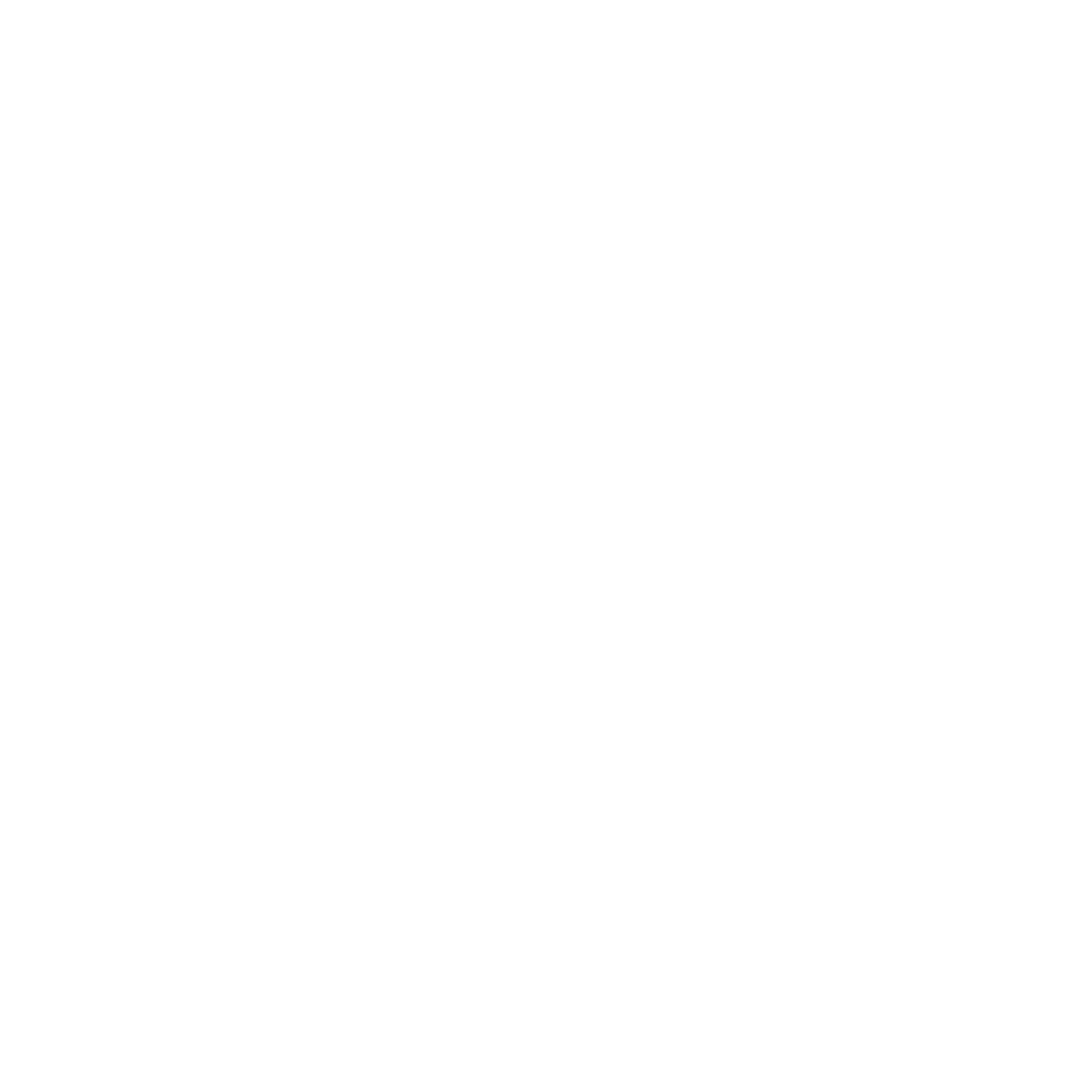# **Welcome to Your emWave Pro**

# **Take charge of your emotional wellbeing. Release Stress Find Balance Build Resilience**

Designed for health professionals and their clients to achieve more meaningful results, the emWave Pro is a unique training system that objectively monitors your heart rhythms and displays the level of coherence — an optimal physiological state where the heart, mind, and emotions align in cooperation and harmony.

Based on over 300 academic papers and recommended by health professionals worldwide, a few minutes of daily coherence practice has been shown to reduce stress, increase energy and resilience, and improve mental clarity and performance.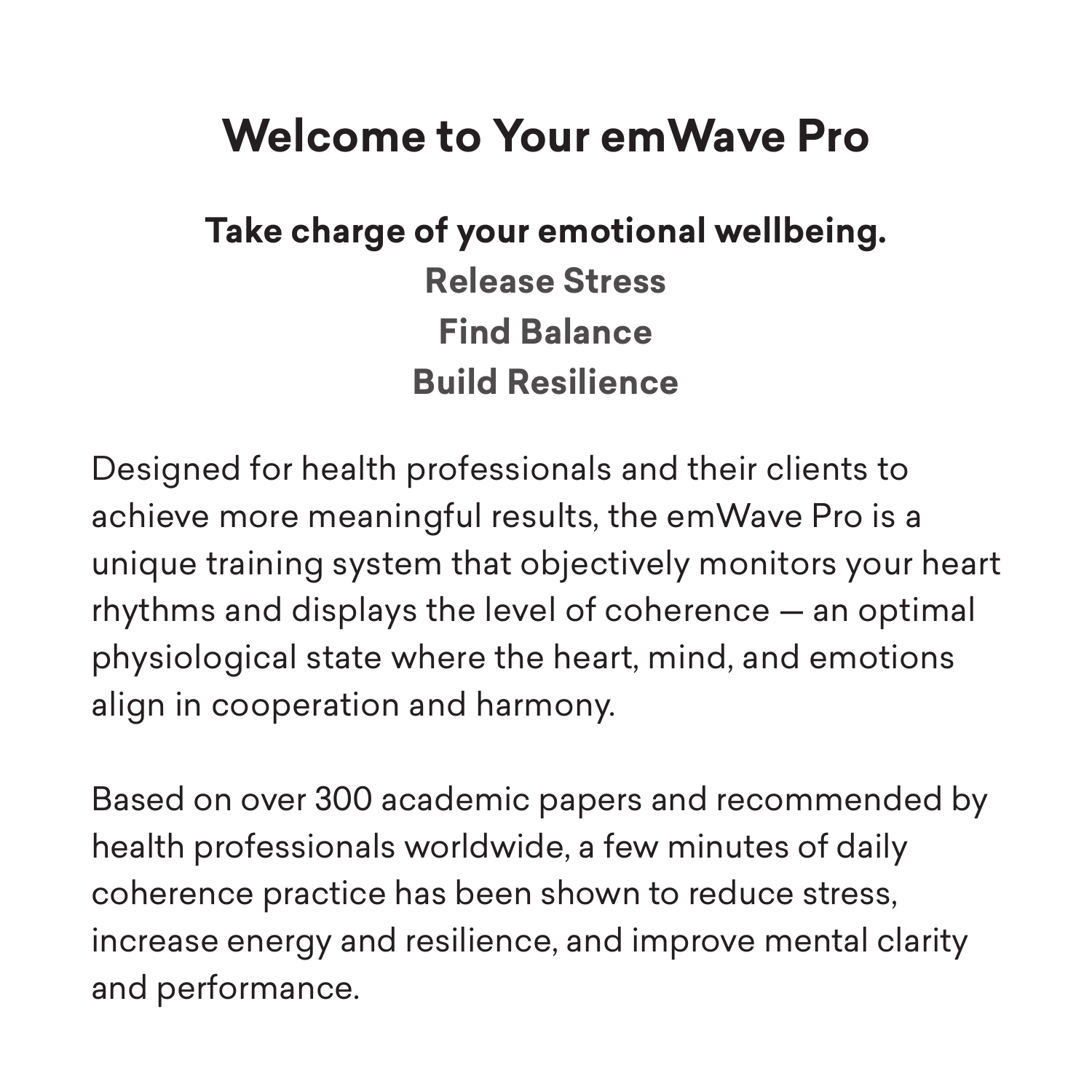# **Get to know your emWave Pro**

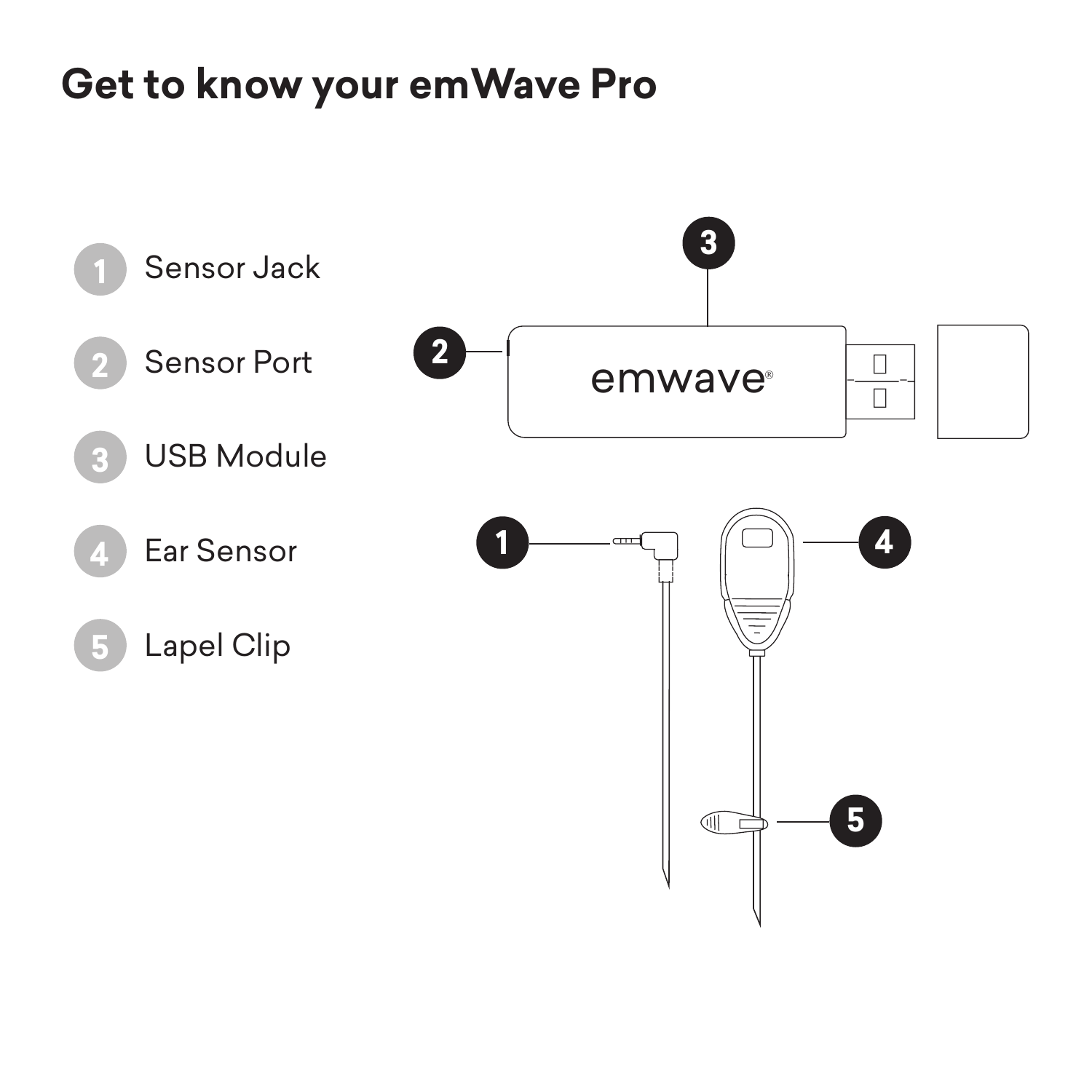# **Software Installation Instructions**

- 1. On your computer, open an internet browser window and go to www.heartmath.com/downloads.
- 2. Download and install the emWave Pro software. You will need the registration number found on the back of this Quick Start Guide.
- 3. Follow the prompts to install the emWave Pro Software.
- 4. The first time you open emWave Pro, you will be prompted for User Account information used to create the database.
- 5. Review the **emWave Pro Software Tour** where you are provided with essential information on the basic functionality of your emWave Pro.

To return to the HeartMath**®** online library at any time, click on the open book icon  $\|\cdot\|$  in the upper right hand of your main screen.

Close this library window and you will see the emWave Pro platform.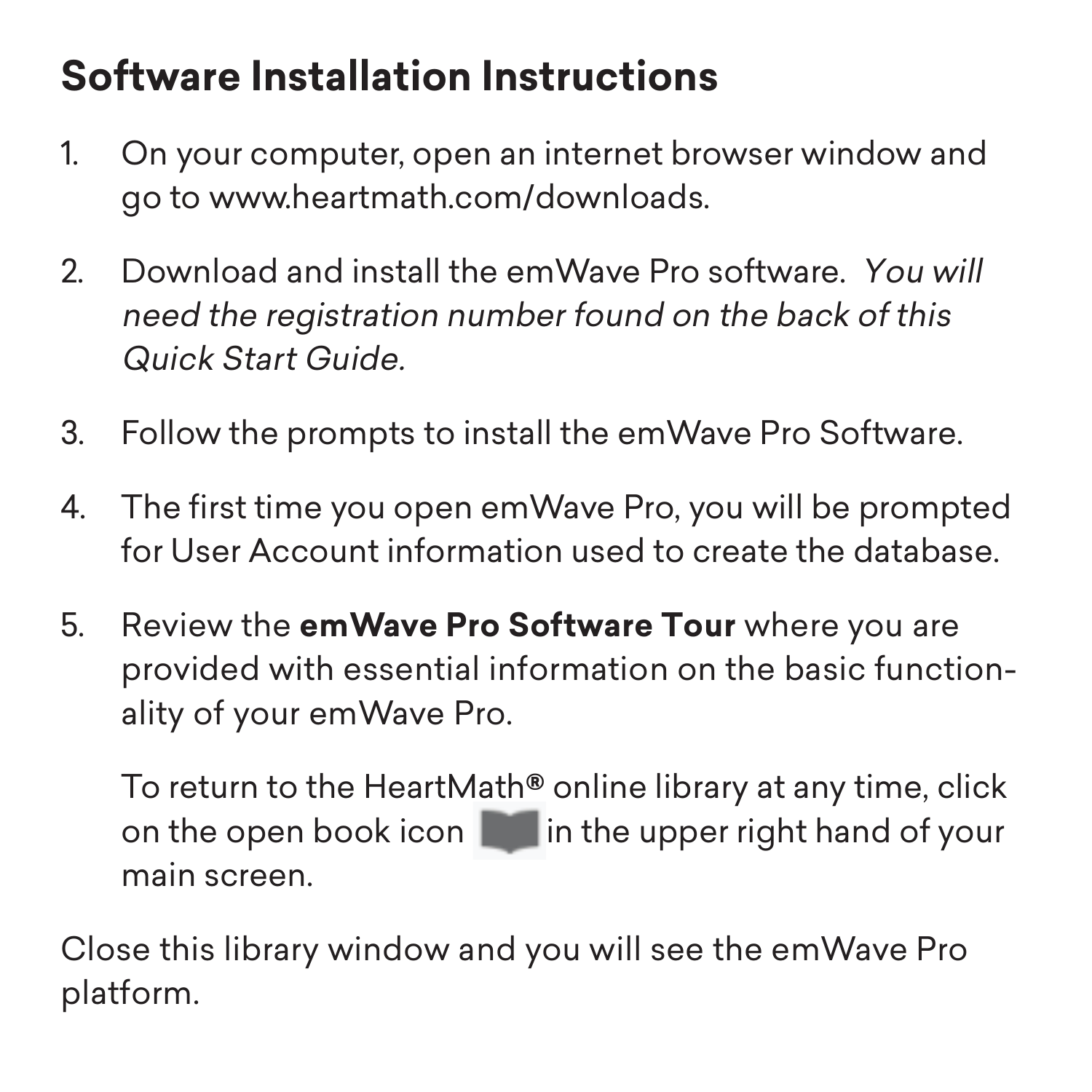# **Start Your First Session**

- 1. Connect your ear sensor jack **1** into the sensor port **2** on the USB module.
- 2. Plug the USB module **3** into an available USB port on your computer.
- 3. Clip the ear sensor **4** to your earlobe and attach the lapel clip **5** to your clothing.
- 5. Press the start button  $\blacktriangleright$  to begin your first session.
- 6. Using one of our researchbased techniques (see next page), follow the breath pacer and breath a little slower and deeper than normal, but at a comfortable pace.
- 7. See the red, blue and green colors fill the coherence ratio graph. Try to fill the blue and green bars as much as possible.

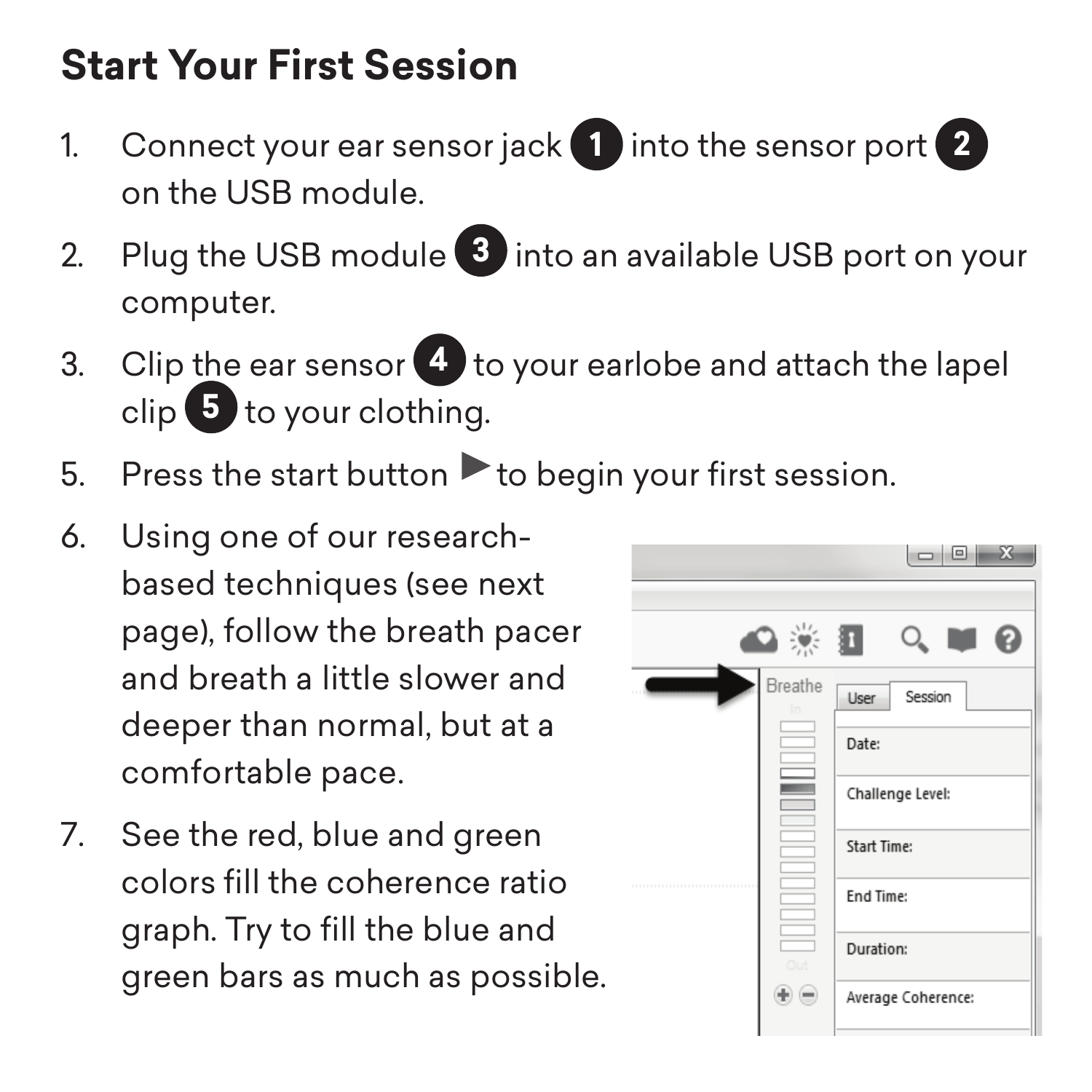# **The Quick Coherence® Technique**

### **Step 1: Heart-Focused Breathing**

Focus your attention in the area of your heart. Imagine your breath is flowing in and out of your heart or chest area, breathing a little slower and deeper than usual.

Inhale 5 seconds, exhale 5 seconds (or whatever rhythm is comfortable). Putting your attention around the heart area helps you center and get coherent.

### **Step 2: Activate a Positive Feeling**

Make a sincere attempt to experience a regenerative feeling such as appreciation or care for someone or something in your life.

Try to re-experience the feeling you have for someone you love, a pet, a special place, an accomplishment, etc., or focus on a feeling of calm or ease.

### **Notice how you feel before and after your first session.**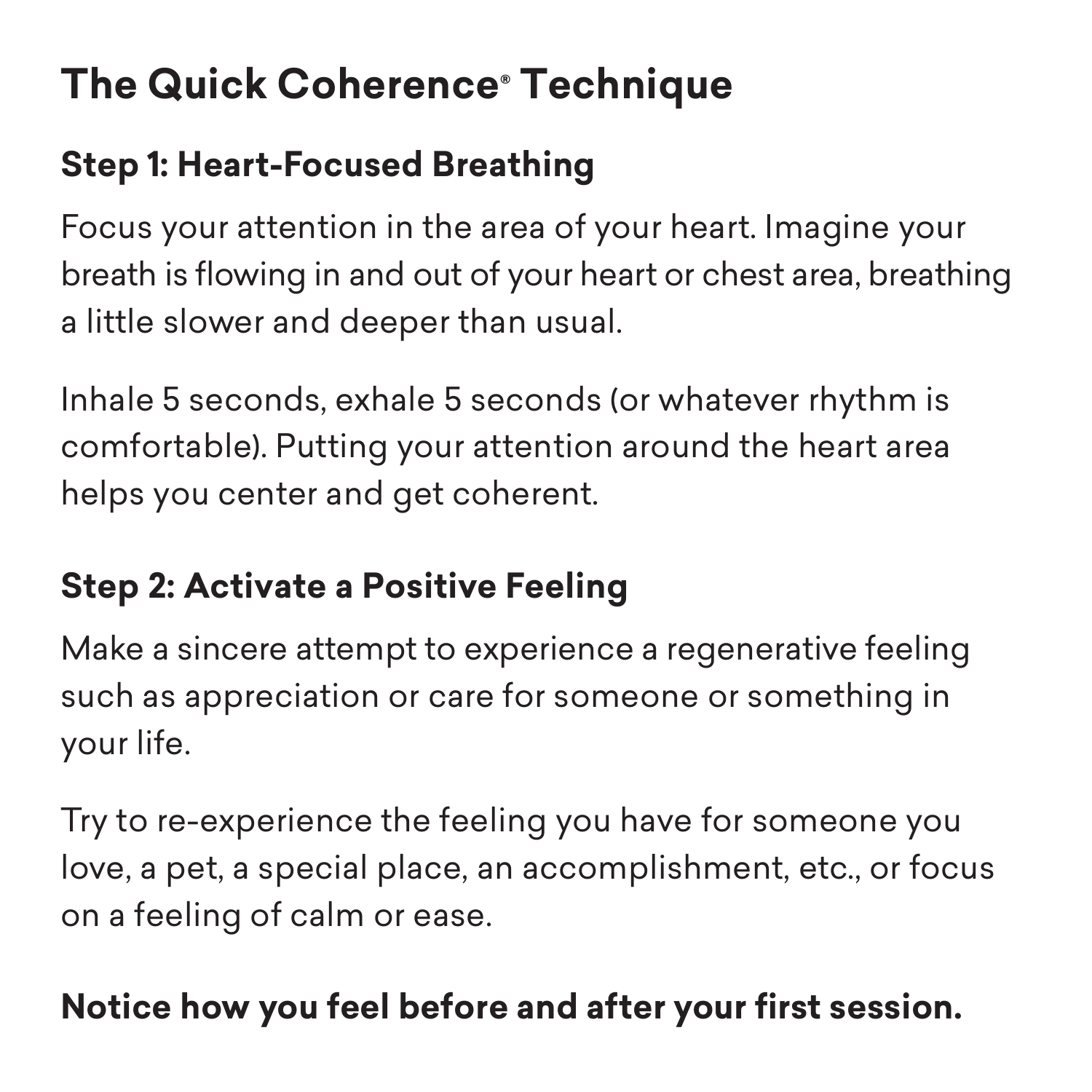# **Build a Healthy Habit**

With just a few minutes of daily practice, you can build your resilience and the capacity to quickly reset your emotional state whenever you need to.

**Consistency is the key.** Over time, benefits of practice become more obvious, and you will start to permanently shift your baseline to experience more emotional wellbeing.

# **HeartCloud**

Track your clients progress from a distance with HeartCloud. To create an account, follow the instructions in the HeartMath Library.

Once your HeartCloud account is created, click on the Review Progress icon  $\blacksquare$  to sync session data across multiple devices.

# **Technical Support**

For product support information, visit support.heartmath.com.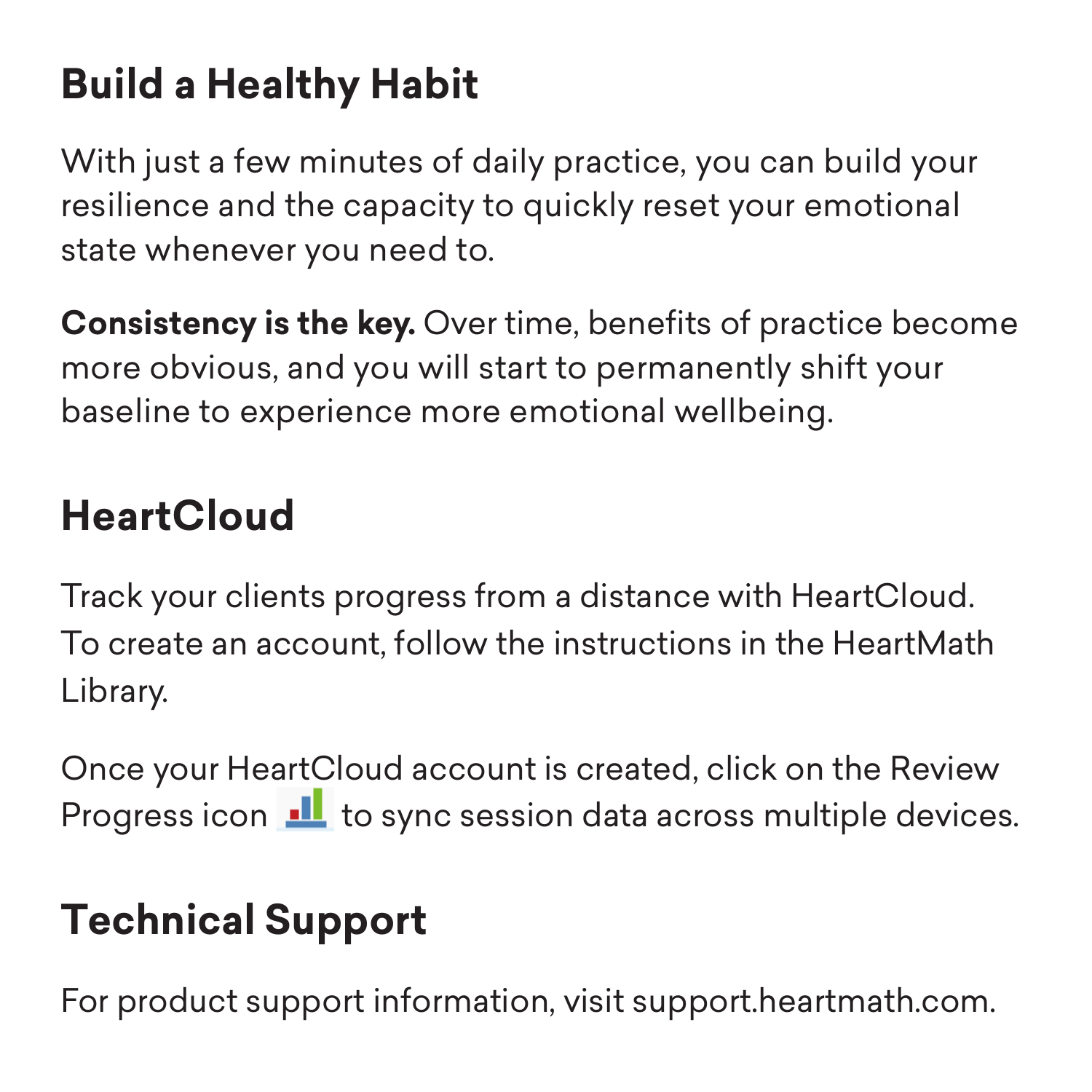### **emwavetraining.com**

Visit **www.emwavetraining.com** for more advanced resources.

- $\Box$  One-hour webinar on how to use the emWave Pro with clients and patients.
- 43-minute audio introduction for a full emWave Pro feature overview.
- $\blacksquare$  emWave Pro Practitioner's Guide 23-page booklet on using emWave Pro with clients and patients.
- $\blacksquare$  Therapist Guide Using HeartMath® Tools with Clients with PTSD, Addictions, Chronic Pain, Grief and Loss
- $\blacksquare$  Live one-hour phone training sessions for emWave Pro are held on Wednesdays at 2:00PM Pacific time, 5:00PM Eastern time. Call 712-432-0075 access code 651449.
- $\blacksquare$  Additional health professional resources are available at www.heartmathhealthprofessional.com.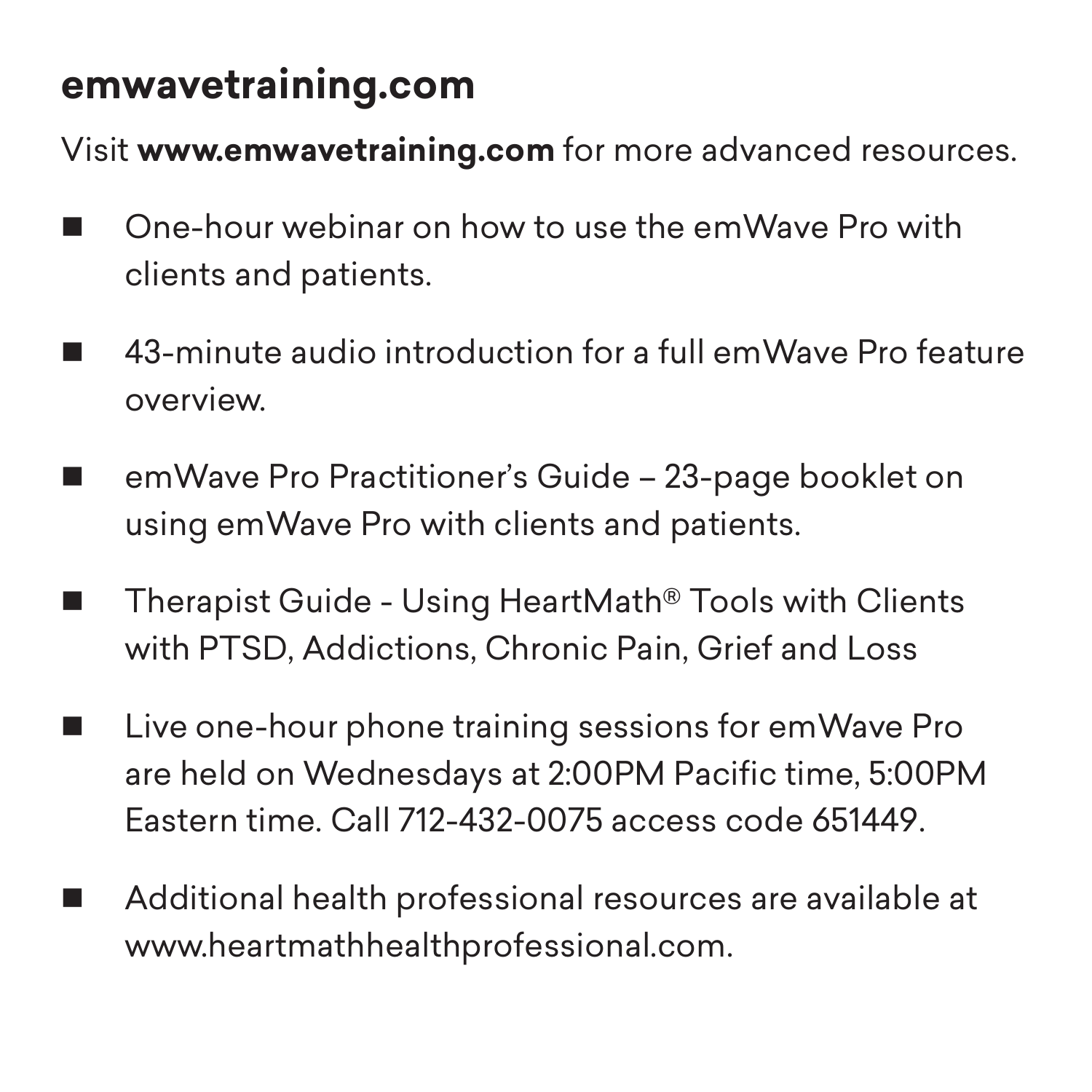# **Advanced Learning and Certification Programs**

- **Add Heart Facilitator** An introductory course for sharing HeartMath with others. This is a great first step in engaging with HeartMath's training programs.
- Heartmath Interventions Program For health professionals who want to add HeartMath emotional self-regulation, stress/anxiety relief techniques and technology to their practice.
- HeartMath Coach / Mentor Program Coaches and mentors learn how to to help their clients find intuitive answers and access more energy and balance through the heart.
- HeartMath Certified Trainer Independent and organizational workshop leaders learn to incorporate HeartMath tools and techniques to more effectively activate energy, focus and resilience in their clients.